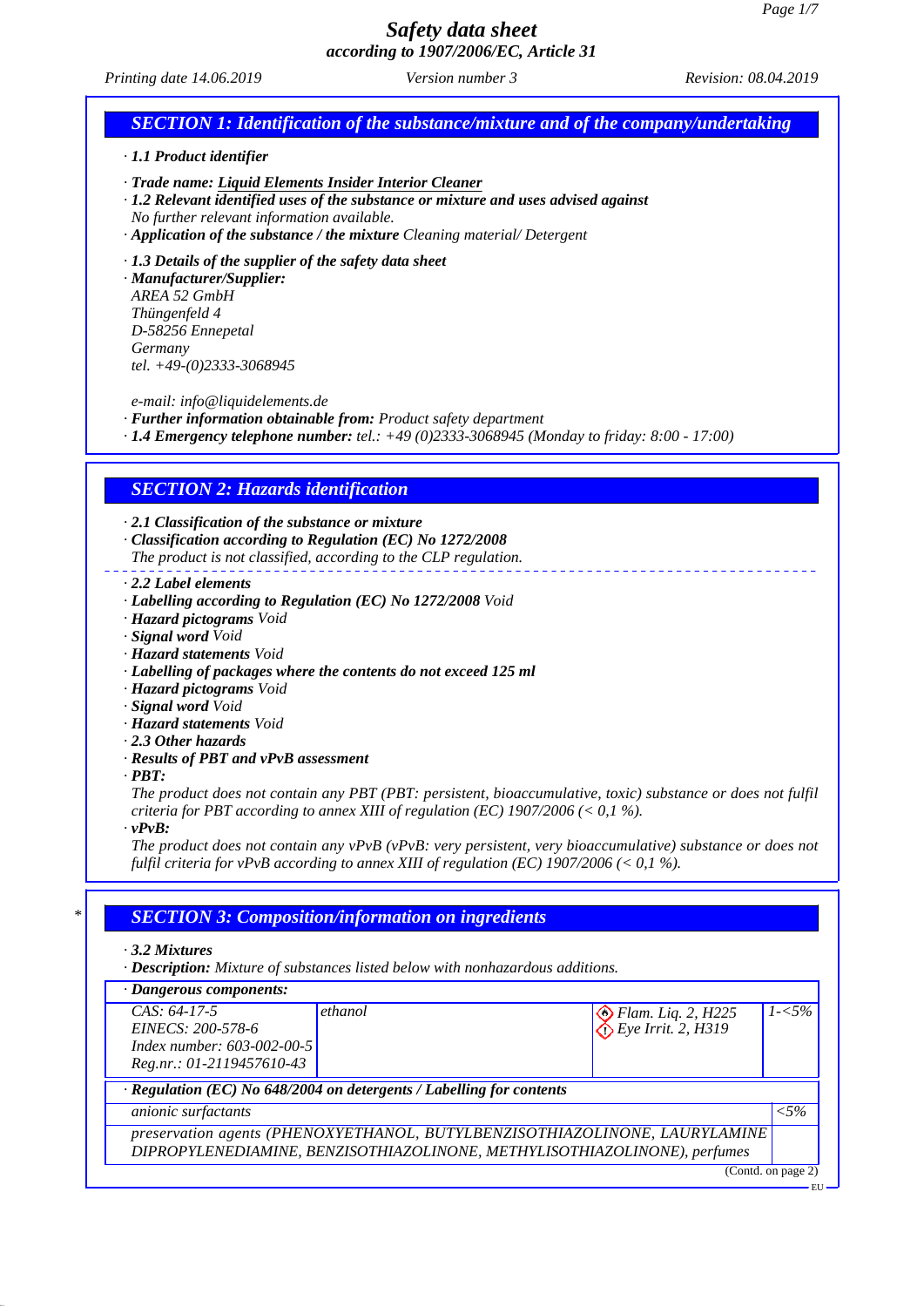*Printing date 14.06.2019 Revision: 08.04.2019 Version number 3*

#### *Trade name: Liquid Elements Insider Interior Cleaner*

*· Additional information: For the wording of the listed hazard phrases refer to section 16.*

(Contd. of page 1)

## *SECTION 4: First aid measures*

- *· 4.1 Description of first aid measures*
- *· General information: If symptoms persist consult doctor.*
- *· After inhalation: Fresh air. If pain persists, get medical attention.*
- *· After skin contact: Immediately rinse with water.*
- *· After eye contact:*
- *Immediately flush eyes with plenty of water with lids lifted. If symptons persist, seek medical advice.*
- *· After swallowing:*
- *Rinse out mouth and drink plenty of water.*
- *If symptoms persist consult doctor.*
- *· 4.2 Most important symptoms and effects, both acute and delayed No further relevant information available.*
- *· 4.3 Indication of any immediate medical attention and special treatment needed*
- *No further relevant information available.*

### *SECTION 5: Firefighting measures*

- *· 5.1 Extinguishing media*
- *· Suitable extinguishing agents:*
- *CO2, powder or water spray. Fight larger fires with water spray or alcohol resistant foam.*
- *· For safety reasons unsuitable extinguishing agents: Full water jet*
- *· 5.2 Special hazards arising from the substance or mixture In case of fire, the following can be released: Carbon monoxide (CO)*
- *· 5.3 Advice for firefighters*
- *· Protective equipment: Do not inhale explosion gases or combustion gases. Mouth respiratory protective device.*
- *· Additional information*

*Dispose of fire debris and contaminated fire fighting water in accordance with official regulations.*

### *SECTION 6: Accidental release measures*

- *· 6.1 Personal precautions, protective equipment and emergency procedures Wear protective clothing.*
- *Ensure adequate ventilation*

#### *· 6.2 Environmental precautions:*

*Dilute with plenty of water.*

*Do not allow to enter sewers/ surface or ground water.*

*Inform respective authorities in case of seepage into water course or sewage system.*

- *· 6.3 Methods and material for containment and cleaning up:*
- *Absorb with liquid-binding material (sand, diatomite, acid binders, universal binders, sawdust).*
- *Dispose contaminated material as waste according to item 13.*
- *· 6.4 Reference to other sections*
- *See Section 7 for information on safe handling.*
- *See Section 8 for information on personal protection equipment.*

*See Section 13 for disposal information.*

## *SECTION 7: Handling and storage*

*· 7.1 Precautions for safe handling Observe the usual precautionary measures for handling chemicals. Observe use instructions.*

(Contd. on page 3)

EU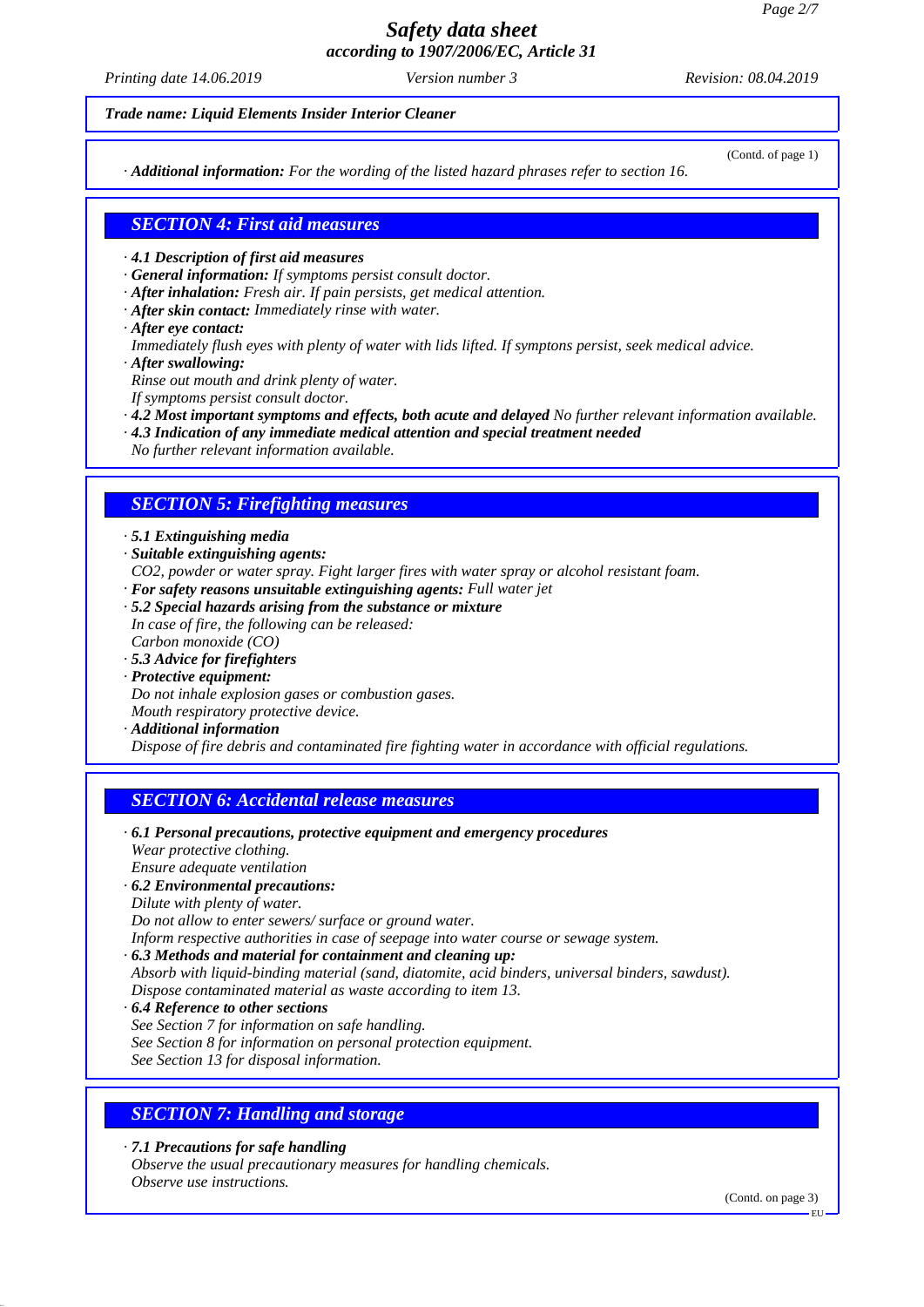*Printing date 14.06.2019 Revision: 08.04.2019 Version number 3*

(Contd. of page 2)

#### *Trade name: Liquid Elements Insider Interior Cleaner*

*Avoid contact with eyes and skin. Do not breathe aerosol.*

*· Information about fire - and explosion protection: Keep ignition sources away - Do not smoke.*

*· 7.2 Conditions for safe storage, including any incompatibilities*

- *· Storage:*
- *· Requirements to be met by storerooms and receptacles: No special requirements.*
- *· Information about storage in one common storage facility: Not required.*
- *· Further information about storage conditions:*
- *Store in dry conditions at 10 25 °C.*
- *Protect from frost. · Storage class: 10 - 13 (Germany)*
- *· 7.3 Specific end use(s) No further relevant information available.*

*SECTION 8: Exposure controls/personal protection*

*· Additional information about design of technical facilities: No further data; see item 7.*

- *· 8.1 Control parameters*
- *· Ingredients with limit values that require monitoring at the workplace:*

*The product does not contain any relevant quantities of materials with critical values that have to be monitored at the workplace.*

- *· Additional information: The lists valid during the making were used as basis.*
- *· 8.2 Exposure controls*
- *· Personal protective equipment:*
- *· General protective and hygienic measures: Observe the usual precautionary measures for handling chemicals. Wash hands before breaks and at the end of work.*
- *· Respiratory protection: Not necessary if room is well-ventilated.*
- *· Protection of hands:*

*The glove material has to be impermeable and resistant to the product/ the substance/ the preparation. Selection of the glove material on consideration of the penetration times, rates of diffusion and the degradation*

*Protective gloves according EN 374.*

*Check the permeability prior to each anewed use of the glove.*

*· Material of gloves*

*Butyl rubber, BR*

*Recommended thickness of the material:*  $\geq 0.5$  *mm* 

*Penetration time:* ≥ *480 minutes (Permeation according to EN 374 Prt 3: Level 6)*

*The selection of the suitable gloves does not only depend on the material, but also on further marks of quality and varies from manufacturer to manufacturer. As the product is a preparation of several substances, the resistance of the glove material can not be calculated in advance and has therefore to be checked prior to the application.*

*· Penetration time of glove material*

*The exact break through time has to be found out by the manufacturer of the protective gloves and has to be observed.*

*The determined penetration times according to EN 374 part III are not performed under practical conditions. Therefore a maximum wearing time, which corresponds to 50% of the penetration time, is recommended.*

- *· Eye protection: Goggles recommended during refilling*
- *· Body protection: Light weight protective clothing*

(Contd. on page 4)

EU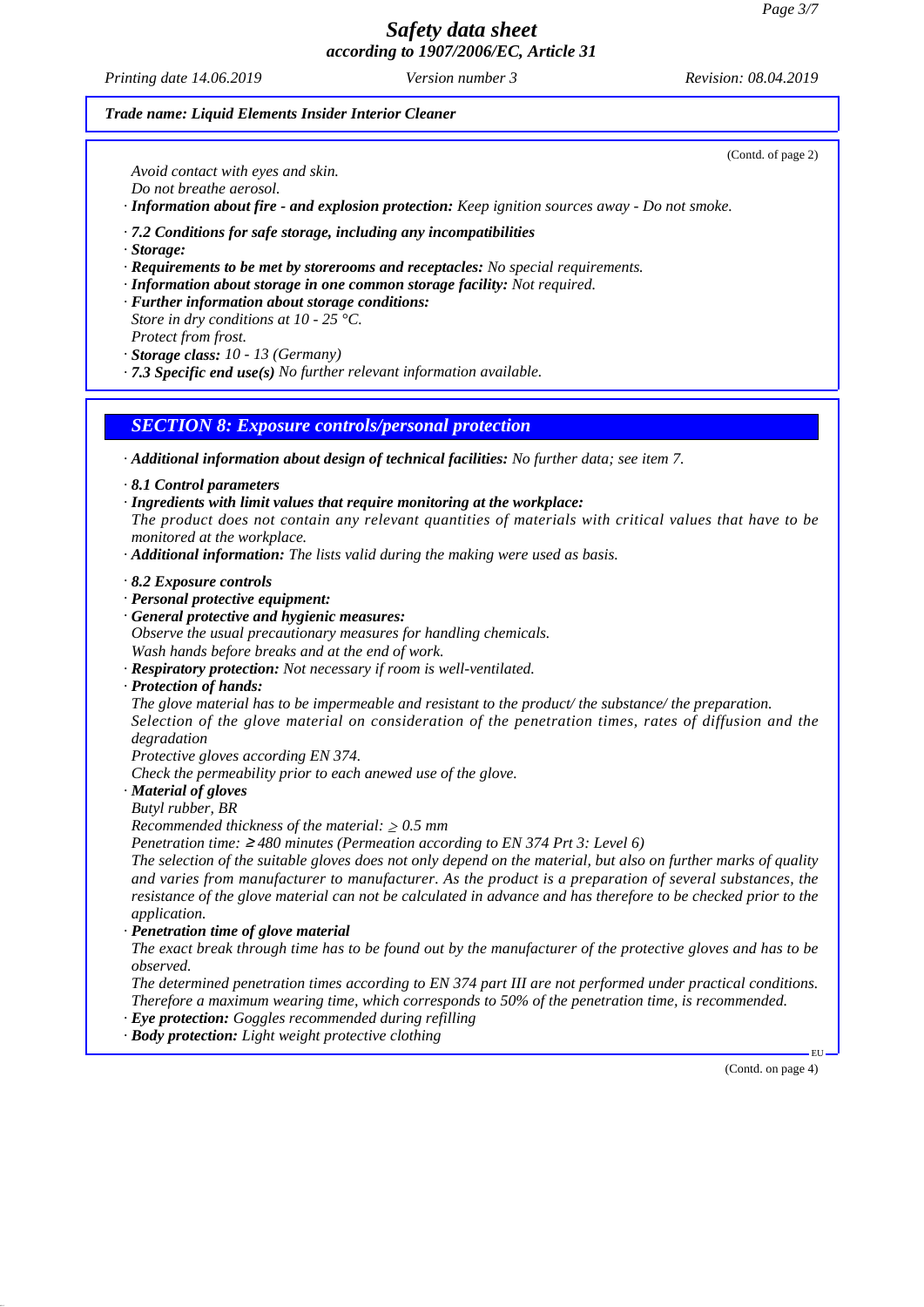*Printing date 14.06.2019 Revision: 08.04.2019 Version number 3*

*Trade name: Liquid Elements Insider Interior Cleaner*

(Contd. of page 3)

| <b>SECTION 9: Physical and chemical properties</b>         |                                               |  |
|------------------------------------------------------------|-----------------------------------------------|--|
| .9.1 Information on basic physical and chemical properties |                                               |  |
| <b>General Information</b>                                 |                                               |  |
| $\cdot$ Appearance:                                        |                                               |  |
| Form:                                                      | Liquid                                        |  |
| Colour:                                                    | Green                                         |  |
| Odour:                                                     | Characteristic                                |  |
| · Odour threshold:                                         | Not determined.                               |  |
| $\cdot$ pH-value at 20 $\textdegree$ C:                    | $7 - 8$                                       |  |
| · Change in condition                                      |                                               |  |
| <b>Melting point/freezing point:</b>                       | Not determined.                               |  |
| Initial boiling point and boiling range: $> 78 °C$         |                                               |  |
| · Flash point:                                             | $> 60 °C$ (read across)                       |  |
| · Flammability (solid, gas):                               | Not applicable.                               |  |
| · Decomposition temperature:                               | Not determined.                               |  |
| · Auto-ignition temperature:                               | Product is not selfigniting.                  |  |
| · Explosive properties:                                    | Product does not present an explosion hazard. |  |
| · Explosion limits:                                        |                                               |  |
| Lower:                                                     | Not determined.                               |  |
| <b>Upper:</b>                                              | Not determined.                               |  |
| · Oxidising properties                                     | Not applicable.                               |  |
| · Vapour pressure:                                         | Not determined.                               |  |
| $\cdot$ Density at 20 $\cdot$ C:                           | $\sim 0.99$ g/cm <sup>3</sup>                 |  |
| $\cdot$ Relative density                                   | Not determined.                               |  |
| · Vapour density                                           | Not determined.                               |  |
| $\cdot$ Evaporation rate                                   | Not determined.                               |  |
| · Solubility in / Miscibility with                         |                                               |  |
| water:                                                     | Fully miscible.                               |  |
| · Partition coefficient: n-octanol/water:                  | Not determined.                               |  |
| · Viscosity:                                               |                                               |  |
| Dynamic:                                                   | Not determined.                               |  |
| Kinematic:                                                 | Not determined.                               |  |
| · Solvent content:                                         |                                               |  |
| Organic solvents:                                          | $< 5\%$                                       |  |
| Solids content:                                            | $< 5\%$                                       |  |
| .9.2 Other information                                     | No further relevant information available.    |  |

## *SECTION 10: Stability and reactivity*

*· 10.1 Reactivity No further relevant information available.*

*· 10.2 Chemical stability*

- *· Thermal decomposition / conditions to be avoided: No decomposition if used according to specifications.*
- *· 10.3 Possibility of hazardous reactions No dangerous reactions known.*
- *· 10.4 Conditions to avoid Protect from frost.*

*· 10.5 Incompatible materials: No further relevant information available.*

*· 10.6 Hazardous decomposition products: No dangerous decomposition products known.*

(Contd. on page 5)

EU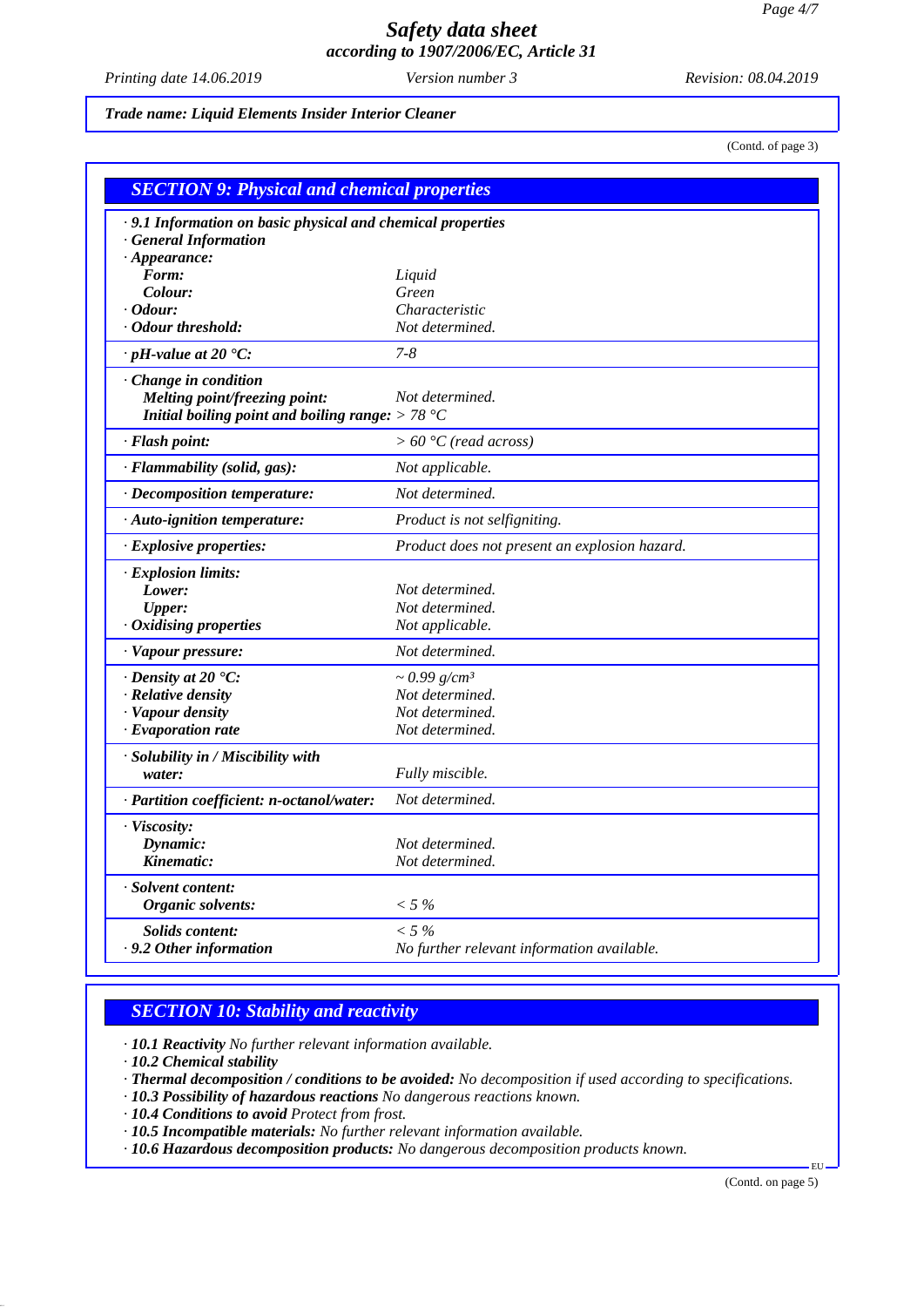*Printing date 14.06.2019 Revision: 08.04.2019 Version number 3*

*Trade name: Liquid Elements Insider Interior Cleaner*

(Contd. of page 4)

## *SECTION 11: Toxicological information*

*· 11.1 Information on toxicological effects*

*· Acute toxicity Based on available data, the classification criteria are not met.*

*· LD/LC50 values relevant for classification:*

### *64-17-5 ethanol*

| Oral            | LD50 | $10,470$ mg/kg (rat) (OECD 401)                     |
|-----------------|------|-----------------------------------------------------|
| $Dermal$ $LD50$ |      | $\vert$ >2,000 mg/kg (rabbit) (OECD 402)            |
|                 |      | Inhalative $LC50/4 h$ 117-125 mg/l (rat) (OECD 403) |

#### *· Primary irritant effect:*

*· Skin corrosion/irritation Based on available data, the classification criteria are not met.*

*· Serious eye damage/irritation Based on available data, the classification criteria are not met.*

*· Respiratory or skin sensitisation Based on available data, the classification criteria are not met.*

*· Repeated dose toxicity*

*64-17-5 ethanol*

*Oral 90-day feeding study 1,730 mg/kg (rat) (OECD 408)*

*· CMR effects (carcinogenity, mutagenicity and toxicity for reproduction)*

- *· Germ cell mutagenicity Based on available data, the classification criteria are not met.*
- *· Carcinogenicity Based on available data, the classification criteria are not met.*
- *· Reproductive toxicity Based on available data, the classification criteria are not met.*

*· Germ cell mutagenicity*

*64-17-5 ethanol*

*Ames test negative (bacterial reverse mutation assay)*

*· STOT-single exposure Based on available data, the classification criteria are not met.*

*· STOT-repeated exposure Based on available data, the classification criteria are not met.*

*· Aspiration hazard Based on available data, the classification criteria are not met.*

## *SECTION 12: Ecological information*

*· 12.1 Toxicity*

*· Aquatic toxicity:*

### *64-17-5 ethanol*

*EC50 9,000 mg/l (algae) (Chlorella pyrenoidosa (10 d))*

*LC50 4,600 mg/l (fish) (96 h, Leuciscus idus melanotus)*

*12,340 mg/l (daphnia magna) (48 h)*

#### *· 12.2 Persistence and degradability*

*The solvent is biodegradable*

*The contained surfactants are easily biodegradable*

*· 12.3 Bioaccumulative potential No further relevant information available.*

*· 12.4 Mobility in soil No further relevant information available.*

*· Additional ecological information:*

*· General notes:*

*The surfactant(s) contained in this preparation complies(comply) with the biodegradability criteria as laid down in Regulation (EC) No.648/2004 on detergents. Data to support this assertion are held at the disposal of the competent authorities of the Member States and will be made available to them, at their direct request or at the request of a detergent manufacturer.*

*Do not allow undiluted product or large quantities of it to reach ground water, water course or sewage system.*

*· 12.5 Results of PBT and vPvB assessment*

*· PBT: Not applicable.*

*· vPvB: Not applicable.*

(Contd. on page 6)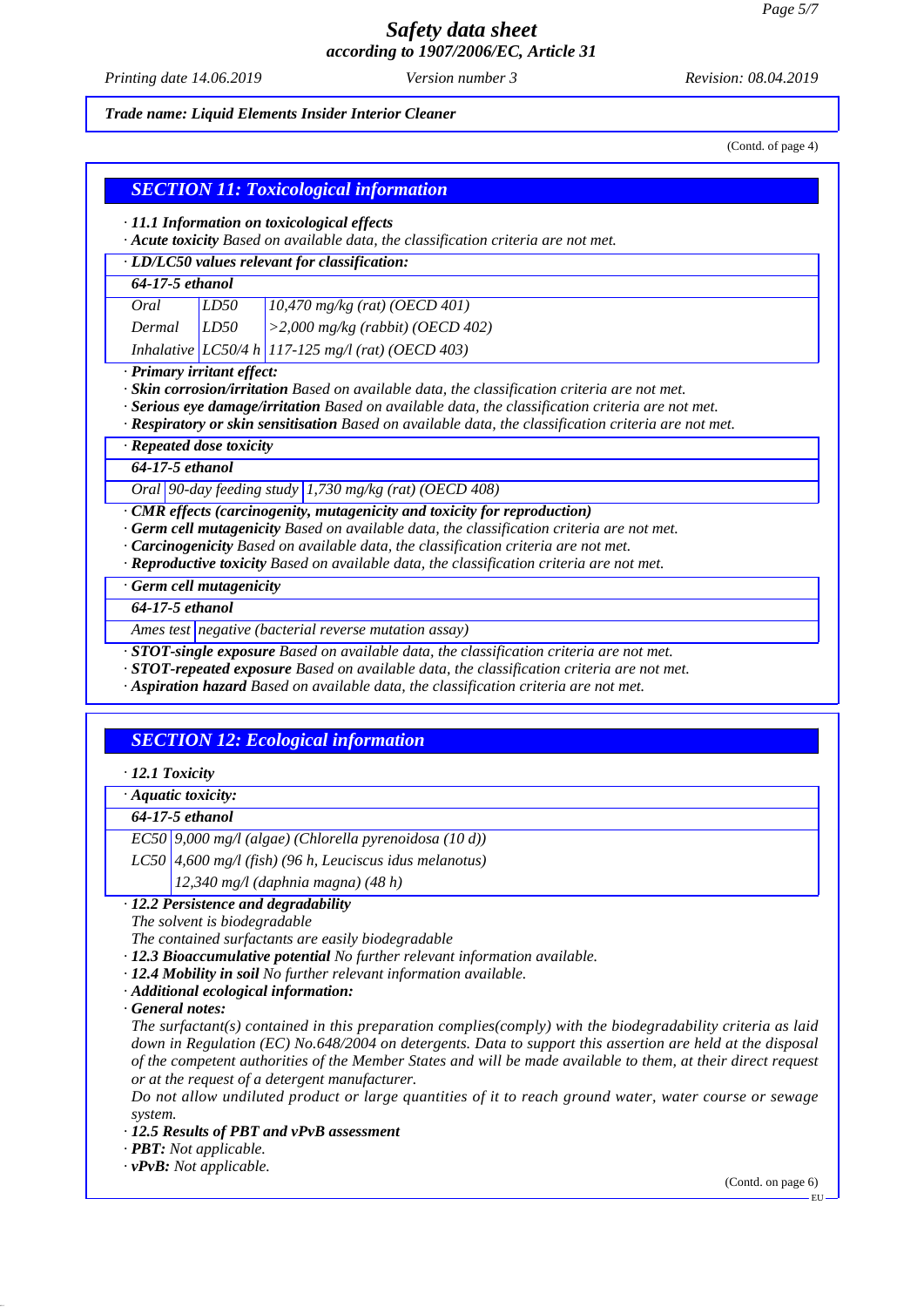*Printing date 14.06.2019 Revision: 08.04.2019 Version number 3*

*Trade name: Liquid Elements Insider Interior Cleaner*

*· 12.6 Other adverse effects No further relevant information available.*

(Contd. of page 5)

## *SECTION 13: Disposal considerations*

#### *· 13.1 Waste treatment methods*

*· Recommendation*

*Smaller quantities can be disposed of with household waste.*

*Dispose of in accordance with all applicable local and national regulations.*

### *· European waste catalogue*

*20 01 30 detergents other than those mentioned in 20 01 29*

*15 01 02 plastic packaging*

#### *· Uncleaned packaging:*

*· Recommendation: Dispose of in accordance with all applicable local and national regulations.*

*· Recommended cleansing agents: Water, if necessary together with cleansing agents.*

| <b>SECTION 14: Transport information</b>                                           |                 |
|------------------------------------------------------------------------------------|-----------------|
| $\cdot$ 14.1 UN-Number<br>ADR, ADN, IMDG, IATA                                     | Void            |
| $\cdot$ 14.2 UN proper shipping name<br>ADR, ADN, IMDG, IATA                       | Void            |
| $\cdot$ 14.3 Transport hazard class(es)                                            |                 |
| ADR, ADN, IMDG, IATA<br>· Class                                                    | Void            |
| ⋅14.4 Packing group<br>ADR, IMDG, IATA                                             | Void            |
| · 14.5 Environmental hazards:<br>$\cdot$ Marine pollutant:                         | No              |
| $\cdot$ 14.6 Special precautions for user                                          | Not applicable. |
| $\cdot$ 14.7 Transport in bulk according to Annex II of<br>Marpol and the IBC Code | Not applicable. |
| · UN "Model Regulation":                                                           | Void            |

### *SECTION 15: Regulatory information*

*· 15.1 Safety, health and environmental regulations/legislation specific for the substance or mixture*

- *· Directive 2012/18/EU*
- *· Named dangerous substances ANNEX I None of the ingredients is listed.*
- *· National regulations:*
- *· Information about limitation of use: Employment restrictions concerning juveniles must be observed. Employment restrictions concerning pregnant and lactating women must be observed, if applicable.*
- *· 15.2 Chemical safety assessment:*

*A Chemical Safety Assessment has not been carried out, because it is not necessary for mixtures.*

(Contd. on page 7)

EU